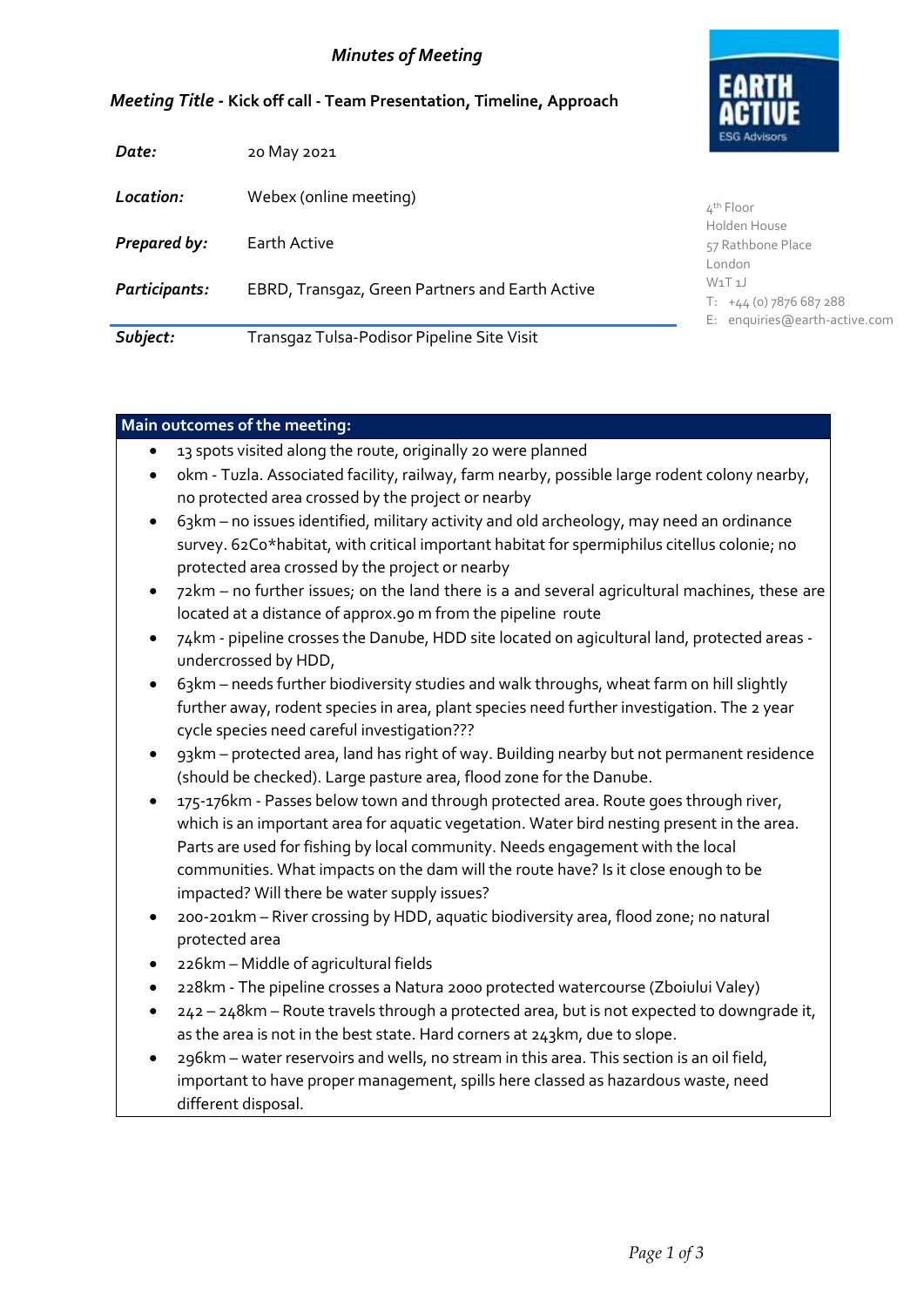

- 304km Looks pretty wild, is 90m from public right of way, and is very close to a farm.
- 308km end point. Close to exisiting station, pipeline crosses under BRUAR, enters station. Agricultural skill and cropping in this area.

# **Construction Timeline**

 No start date, preliminary schedule, timeline for certain activities. There needs to be consideration of time sensitive areas, but no confirmation possible yet.

## **Air Quality**

Dust and fumes, will come out in Management plans with Transgaz

# **Noise and Vibration**

- Water crossings, near Danube
- 175km crossing a pipeline near a dam and villages on either side of the river
- Other areas of villages pass through, 6 named cultural heritage sites within 1km of buffer zone

## **Water Quality – Surface and Ground**

- Any impacts on lowland areas, wells on farms, irrigation.
- Potable water supply from groundwater needs to be investigated
- HDD further restrictions from Romania

#### **Water Resources**

## **Traffic and Transport**

- Transport routes special areas, lorries passing, archeological sites, hospitals, churches, historical monuments.
- A part of the Pipes will be coming up the Danube-to be confirmed

## **Cultural Heritage**

- **Biodiversity**
- Migratory fish where there are open cut crossings.
- All permits have been obtained
- **Waste and Hazardous Material**
- Site identified close to the rivers, places to construction camps to get rid of waste and spoil.
- Waste should all go correctly to landfill
- Photograph current illegal waste dumps, record what currently exists so contractor is not held responsible for waste dumps, and does not add to them
- **Contaminated Land**
- Plans needed to ensure both Transgaz and contractors have a process to address contaminated land when its encountered (oil fields). Hydrocarbon in land, studies done – to be identified if such studies were done (link to be sent)
- No slopes or unstable lands
- Easy excavation, water needed for trenches to be kept open?
- Soil types, density, geo tech survey
- **Natural Hazards**

## **Unforeseen Events**